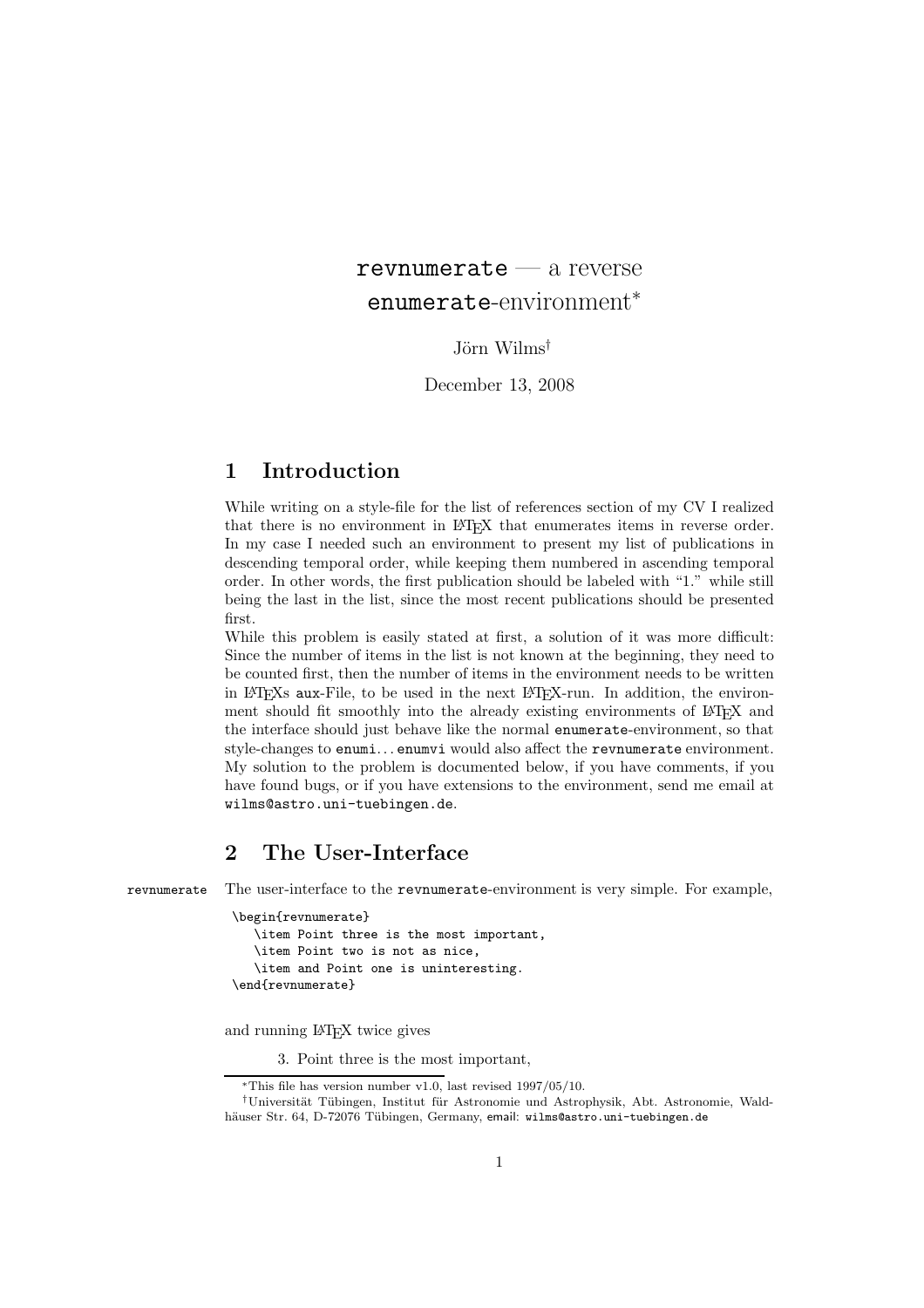- 2. Point two is not as nice,
- 1. and Point one is uninteresting.

The revnumerate-environment has an optional argument that gives the starting number:

```
\begin{revnumerate}[10]
\item One
\item Two
\item Three
\item Four
\end{revnumerate}
```
results in

- 10. One
- 9. Two
- 8. Three
- 7. Four

It is possible to nest the environment with the other LATEX-environments without any problems, as well as using the normal redefinition of \theenumi to \theenumiv to get a different behaviour of the output:

```
\renewcommand{\labelenumi}{\S\theenumi.}
\renewcommand{\theenumii}{\roman{enumii}}
\begin{enumerate}
   \item This is point one
   \item This section has two subpoints:
   \begin{revnumerate}
     \item Subpoint two\label{pt22}
     \item Subpoint one
   \end{revnumerate}
   \item and Point three.
\end{enumerate}
Where point~\ref{pt22}\ldots
```
The above text gives

- §1. This is point one
- §2. This section has two subpoints:
	- (ii) Subpoint two
	- (i) Subpoint one

§3. and Point three.

Where point  $2ii...$ 

Pretty nice, isn't it?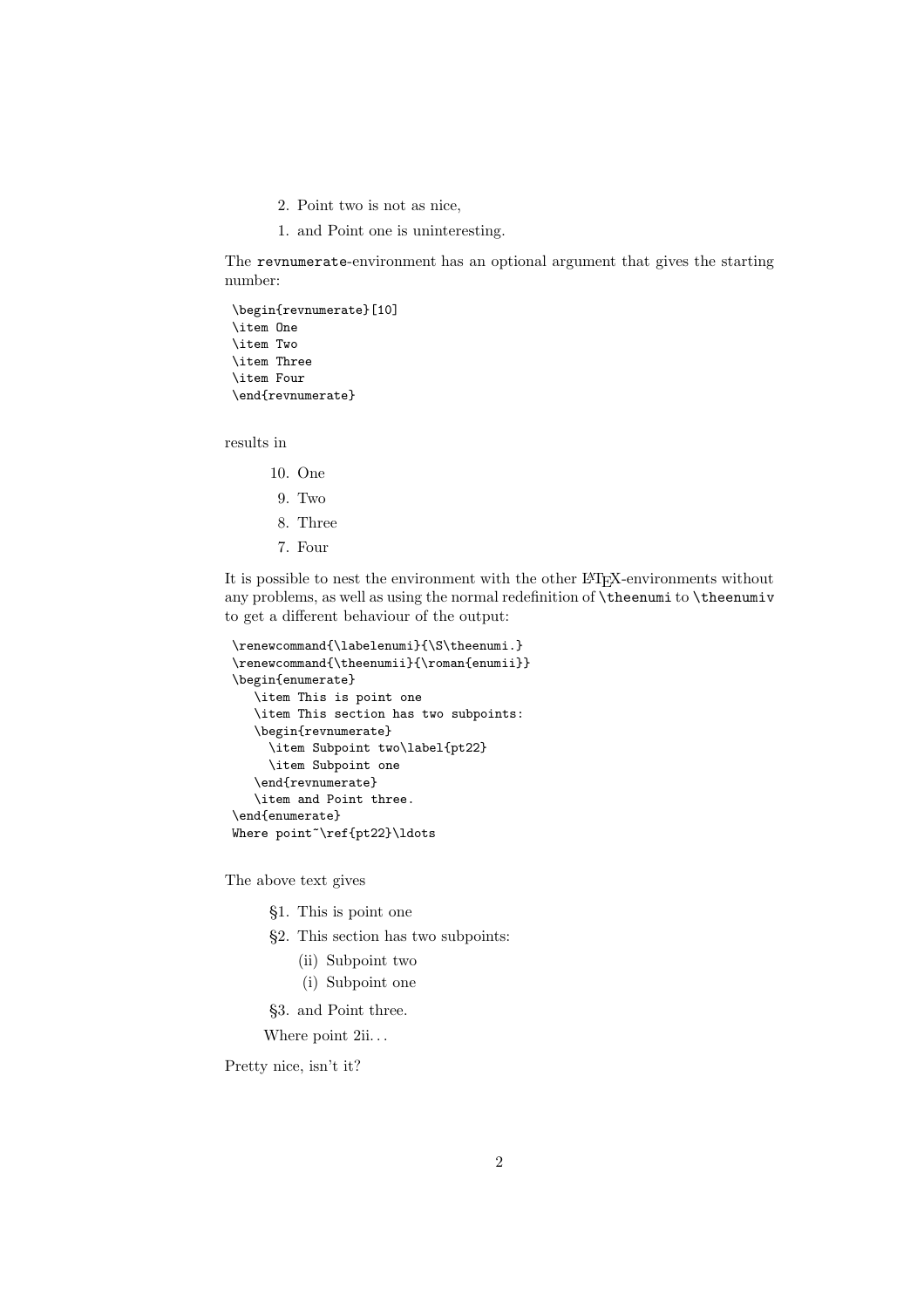#### **3 The Code**

First we identify the style-file.

1 \NeedsTeXFormat{LaTeX2e}

2 \ProvidesPackage{revnum}[1997/05/10 v1.0 reverse enumerate, jw]

Next, we need to create four new counters, rev@cnti to rev@cntiv. These counters are used in the environment to count the number of revnumerateenvironments present at each possible level. Since we need to keep track on how many entries each environment contains, we need a way to create counters such that they uniquely define each environment. The solution to this is to use an "index", provided by rev@cnti to rev@cntiv that gets appended to the counter for each environment. If that confuses you, see below.

```
3 \newcounter{rev@cnti} \def\therev@cnti{i\arabic{rev@cnti}}
4 \newcounter{rev@cntii} \def\therev@cntii{ii\arabic{rev@cntii}}
5 \newcounter{rev@cntiii} \def\therev@cntiii{iii\arabic{rev@cntiii}}
6 \newarrow 6 \newarrow 6 \newarrow 6 \newarrow 7
```
revnumerate Now let's start with the revnumerate-environment. We have one option, the start number. If it is not given we initialize the start-number to  $-1$ , to indicate to the code that we want to use the value from the .aux-file.

7 \newenvironment{revnumerate}[1][-1]%

8 {%

As in the case of generic LAT<sub>EX</sub>-environments, only four nestings are possible. The current depth is given by the counter **\@enumdepth**, and if it is larger than three we need to output an error-message. If not, we increase the nesting-depth by one.

9 \ifnum\@enumdepth >\thr@@\@toodeep\else

10 \advance\@enumdepth\@ne

As the generic environments, we use one of the counters enumi to enumiv as the counter for our environment. This way, all changes made to the counters \theenumi... \theenumiv will also affect the revnumerate environment.

#### 11 \edef\@enumctr{enum\romannumeral\the\@enumdepth}

To count uniquely identify the current revnumerate-environment, we use one of the counters rev@cnti to rev@cntiv. We first define, which counter to use, call it \@revcnt and then increase it by one to get the number of the current environment.

- 12 \edef\@revcnt{rev@cnt\romannumeral\the\@enumdepth}
- 13 \stepcounter{\@revcnt}

The number of items in the current list will be counted with a counter called something like revi1, revii1, revii2, etc. The name of this counter is created by appending the value of rev@cnti to rev@cntiv to the string rev.

14 \edef\the@revcnt{rev\csname the\@revcnt\endcsname}

If the current counter is *not* known yet, i.e. if the counter has not been defined in the .aux-file, then we need to define it with \newcounter and initialize it. Just using \newcounter is not enough, since that will initialize the counter to 0. Since the revnumerate-environment counts the counter backwards, this would give negative counter-values, which would result in bogus error-messages if the counter is output, e.g. in alphabetical manner. We therefore initialize it to 26, which should give positive numbers for all revnumerate-environments where alphabetical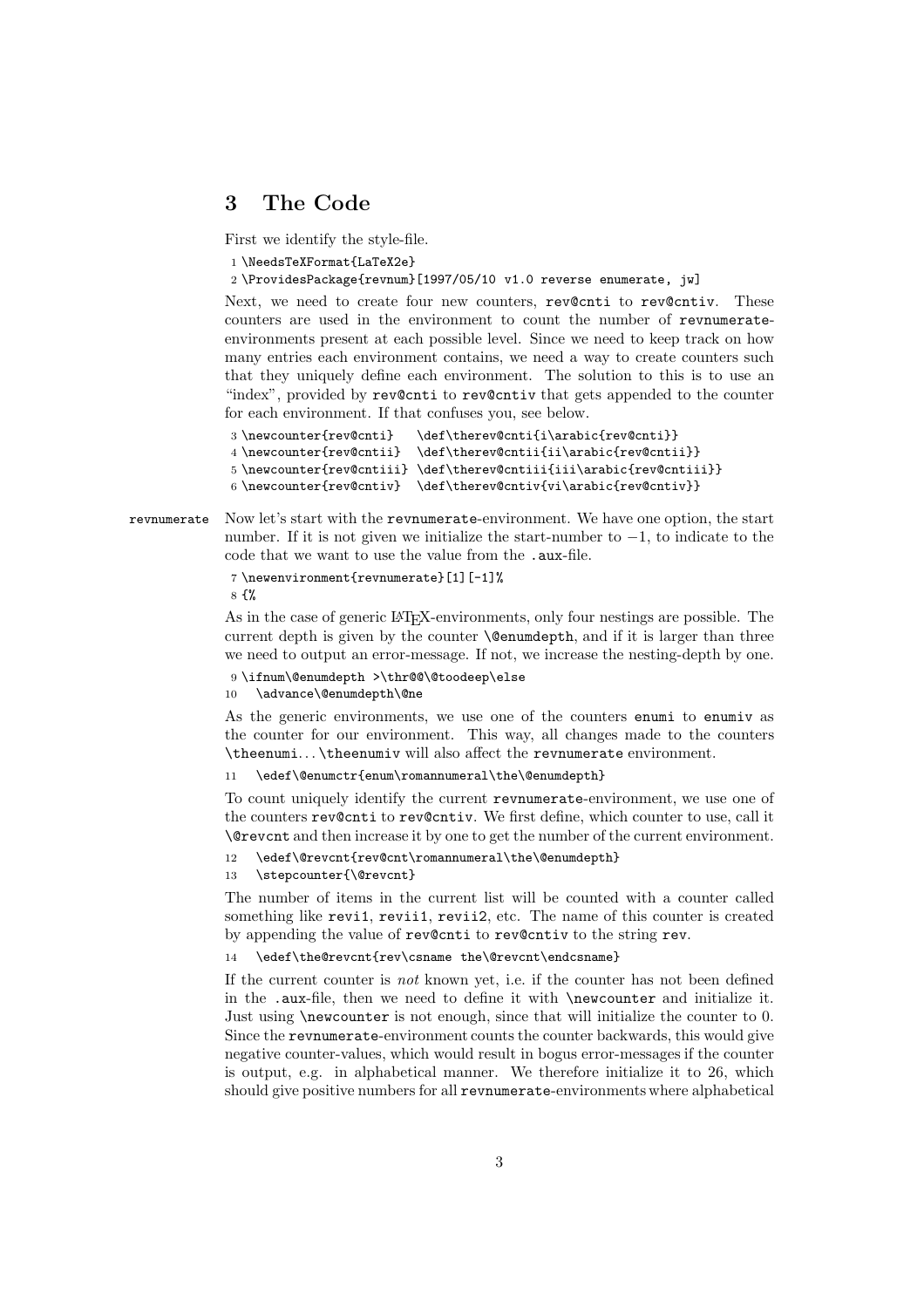output is desired. The strange \ifx... \relax sequence is an \if@undefined. I don't know why I didn't use **\if@undefined** directly...

```
15 \expandafter\ifx\csname c@\the@revcnt\endcsname\relax%
16 \newcounter{\the@revcnt}
17 \setcounter{\the@revcnt}{26}
18 \fi
```
In the next step we need to initialize \@enumctr, which will produce the labels to be output, to its starting value. This value is either the value given by the counter \the@revcnt, or it is the argument of the environment. In the default-case, when the argument did not have an argument,  $#1$  gets set to  $-1$ .

```
19 \ifnum #1 <0
20 \setcounter{\@enumctr}{\value{\the@revcnt}}
21 \else
22 \setcounter{\@enumctr}{#1}
23 \overline{1}
```
Since we need to add  $-1$  to **\@enumctr** before we output the label. Only in this case the \label-command will work correctly. I don't know why, but at least the current implementation works. In addition we need to reset the \the@revcntcounter back to zero to count the number of items in the current environment.

```
24 \stepcounter{\@enumctr}%
```

```
25 \setcounter{\the@revcnt}{0}%
```
The revnumerate-environment is defined via the list-environment, thus making it easily changeable. For outputting the label we first reduce the environmentcounter \@enumctr by one and then add one to \the@revcnt. Then the "variable" \@currentlabel, which contains the way the current position in the text will be referenced with \ref gets set to something like \p@enumi \the@enumi. The commands \p@enumi to \p@enumiv are usually defined in the class and are used to make labels more meaningful. For example, a reference to subpoint "b" of item number 3 will result in a "3b", and not just "b". Finally, the label is output using one of the commands \labelenumi to \labelenumiv.

| 26     | \begin{list}%                                                                      |
|--------|------------------------------------------------------------------------------------|
| 27     | ${\addtocounter}$ {\addtocounter{\@enumctr}{-1}%}                                  |
| 28     | \stepcounter{\the@revcnt}%                                                         |
| 29     | \global\edef\@currentlabel                                                         |
| 30     | ${\cosname p@\varrho\$ (contently end content and the enumer ${\frac{p}{\varrho}}$ |
| 31     | \csname label\@enumctr\endcsname%                                                  |
| 32     | ን የአየ                                                                              |
| 33 \fi |                                                                                    |
| 34 H%  |                                                                                    |
|        |                                                                                    |

At the end of the environment, we need to write the number of items in the current environment to the aux-file. Since the aux-file is read twice during the processing of a LATEX-file, once at the beginning and once at the end of the document, it is not sufficient to just output a \newcounter and a \setcounter. Instead, we have to output the **\if@undefined-sequence to only do a \newcounter** if necessary (i.e. during the first read on the aux-file). What I have not figured out yet is how to warn the user that the file needs to be processed twice. This could be done using a label, but that seems unelegant. So far, we'll just hope that everybody is T<sub>E</sub>Xing the file at least twice. . .

35 \end{list}